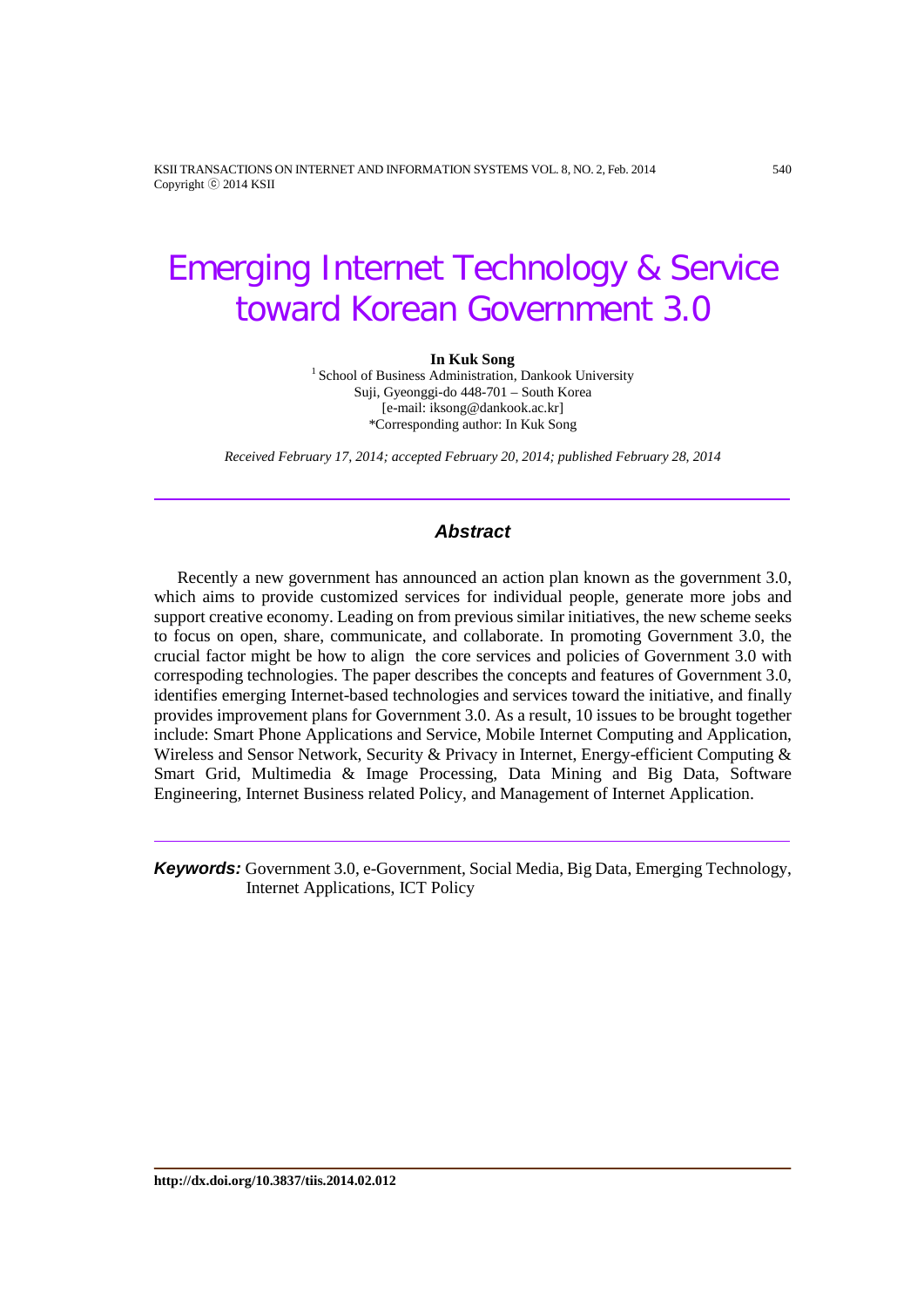# **1. Introduction**

**K**orea is widely recognized as a global leader in e-government. In 2010, it ranked at the top for the second time in a row of the e-government index drawn up by the United Nations Public Administration Network. Moreover, top rank was imposed on Korean mobile e-Government in 2011. As the demand of new policy guideline is rapidly growing, Korean government has endeavored to seek an upgrade from government 2.0 that is characterized by bilateral interaction between people and government and from government 1.0 that is based on the one-way delivery of services to people.

In response to such the paradigm shift, a presidential nominee proposed a smart, next-generation e-government capable of providing people with services tailored to their demands during the election campaign in late 2012. After winning the presidential election, new government has come up with an action plan to bring to fruition, government 3.0. Leading on from previous similar initiatives, the new scheme seeks to focus on open, share, communicate, and collaborate.



**Fig. 1**. Strategy for Government 3.0

The Ministry of Security and Public Administration indicates that government 3.0 is a new paradigm for government operation to promote active sharing of public information and removal of barriers existing among government ministries for better collaboration. As illustrated in **Fig. 1**, a new government aims to provide people with customized services, generate more jobs, and support creative economy [1].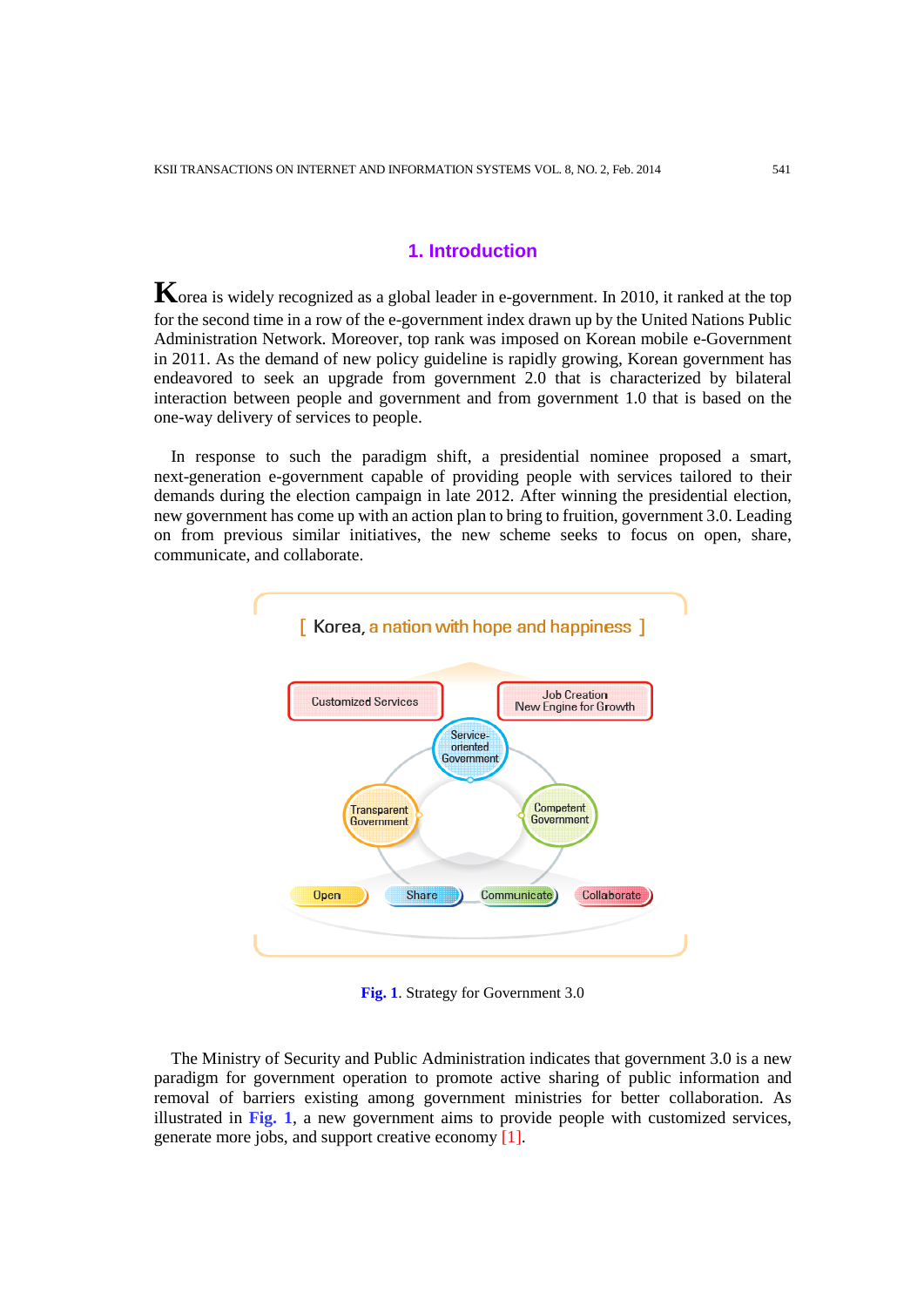The new government pointed out that information sharing would also increase job creation opportunity and incite the potential economic growth. It is assumed that government-held data in such fields as weather, transportation and health care has considerable commercial value. The National Information Society Agency projected that making government data available to the public would add 150,000 new jobs to the economy and generate economic effects amounting to 24 trillion won [2]. In addtion, the Small and Medium Business Administration anticipated that it would help entrepreneurs start up a new business taking advantage of the newly disclosed government data. [3].

In promoting Government 3.0, the crucial factor might be how to align the core concepts of Government 3.0 with correspoding technologies, applications, and policies. The paper aims to describe the concepts and features of Government 3.0, to map emerging Internet-based technologies and services, and to finally provide improvement plans for Government 3.0.

#### **2. Key Points of Korean Government 3.0**

Government 3.0 can be seen as a new paradigm for government operation to promote active sharing of public information and removal of barriers existing among government ministries for better collaboration. To provide customized services for people, to generate more jobs, and to support creative economy, the new government emphasizes three distinct points: transparent, competent, and service-oriented government, as shown in **Fig. 2**.

The first key point is producing a transparent government that works towards mutual understanding. According to *the Korea blog* written by Anna Darnley, the government seeks to improve the availability of detailed information of the government's activities and policies and to work more extensively with members of the public through increased opportunities for cooperation. The availability of information on projects promoted by the central and local governments will make it easy for people to track how taxpayers' money is spent. This will exert pressure on government officials to minimize budget waste.

Secondly the new government aims to create a competent and successful administration. The government pursuits the collaboration through eliminating barriers between government ministries in order to bring results by changing its working structure from organization-base to task-base. Reportedly, the government has been willing to bring out a mighty drive towards improving government efficiency.

The final crucial point of Government 3.0 is establishing a service-oriented government which focuses on serving the people. The core values regarding this point include the provision of customized services, helping small and medium-sized businesses, face-to-face contact with people in need, and creating smart government with the use of IT. To do so, the government focused on the importance of ensuring every person was able to receive the help and support that they needed from the government systems particularly specifying the help available to small and medium sized businesses in times of difficulty and to helping unemployed members of the society find work.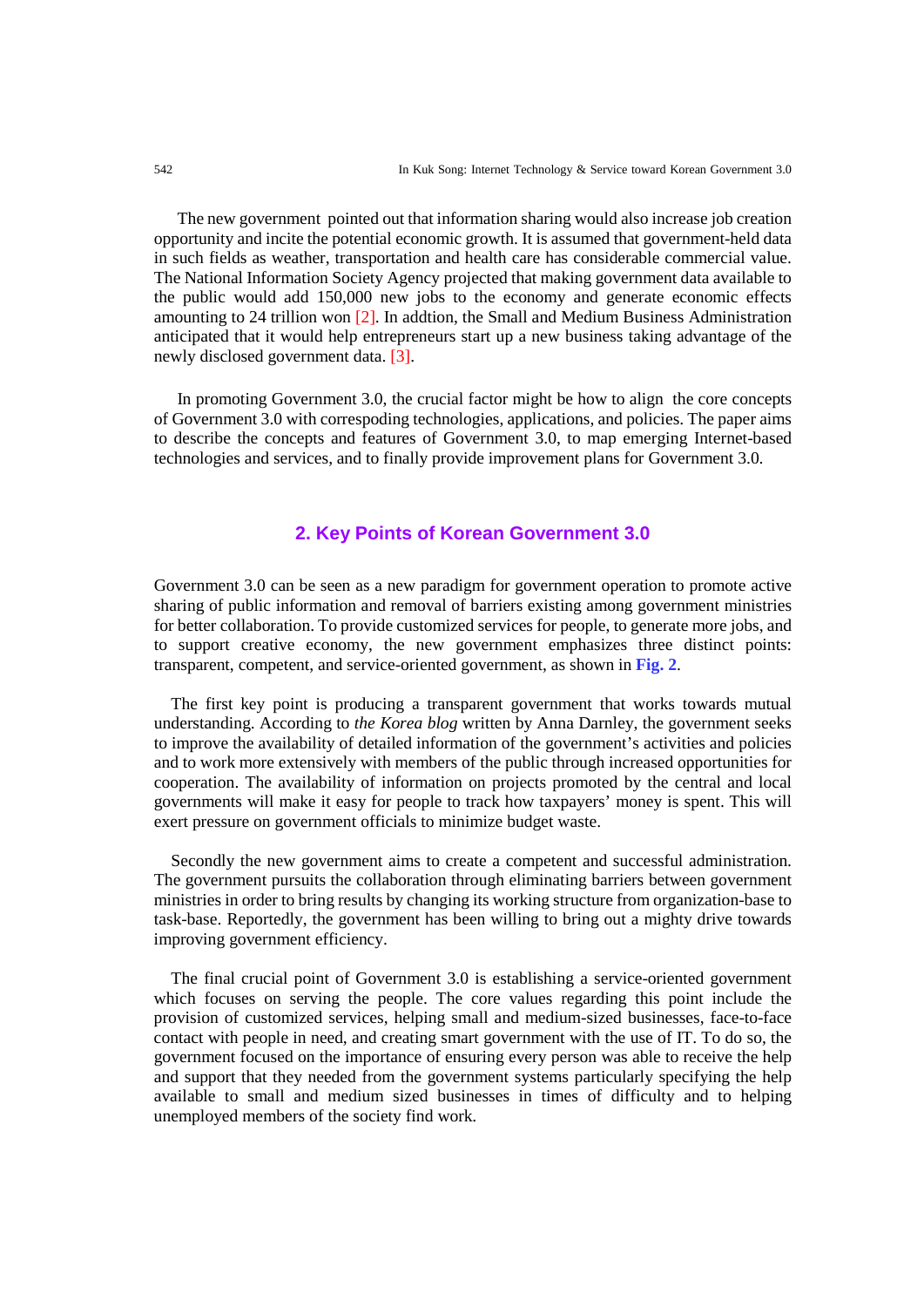

**Fig. 2**. Three Key Points of Korean Government 3.0

# **3. Internet Service & Technology toward Paradigm Shift**

Currently we live in an era of unprecedented technological innovation with ingenious new advances for achieving clean energy, eradicating disease and providing greater wellness, more equitably and effectively delivering education, and improving the quality of human existence and expression. At the same time, we are experiencing clear deficits within centralized institutions of government and civil society: deficits of agility, innovation and capacity. With Korea being the technologically advanced country, it is time to identify key technologies and services toward Government 3.0.

This research depicted the evolusions of e-Government based on the paradigm shift from industrial society to information and smart society. Then main features of three types of e-Government were addressed, and emerging technologies, services, and policies were identified, as described in **Table 1**.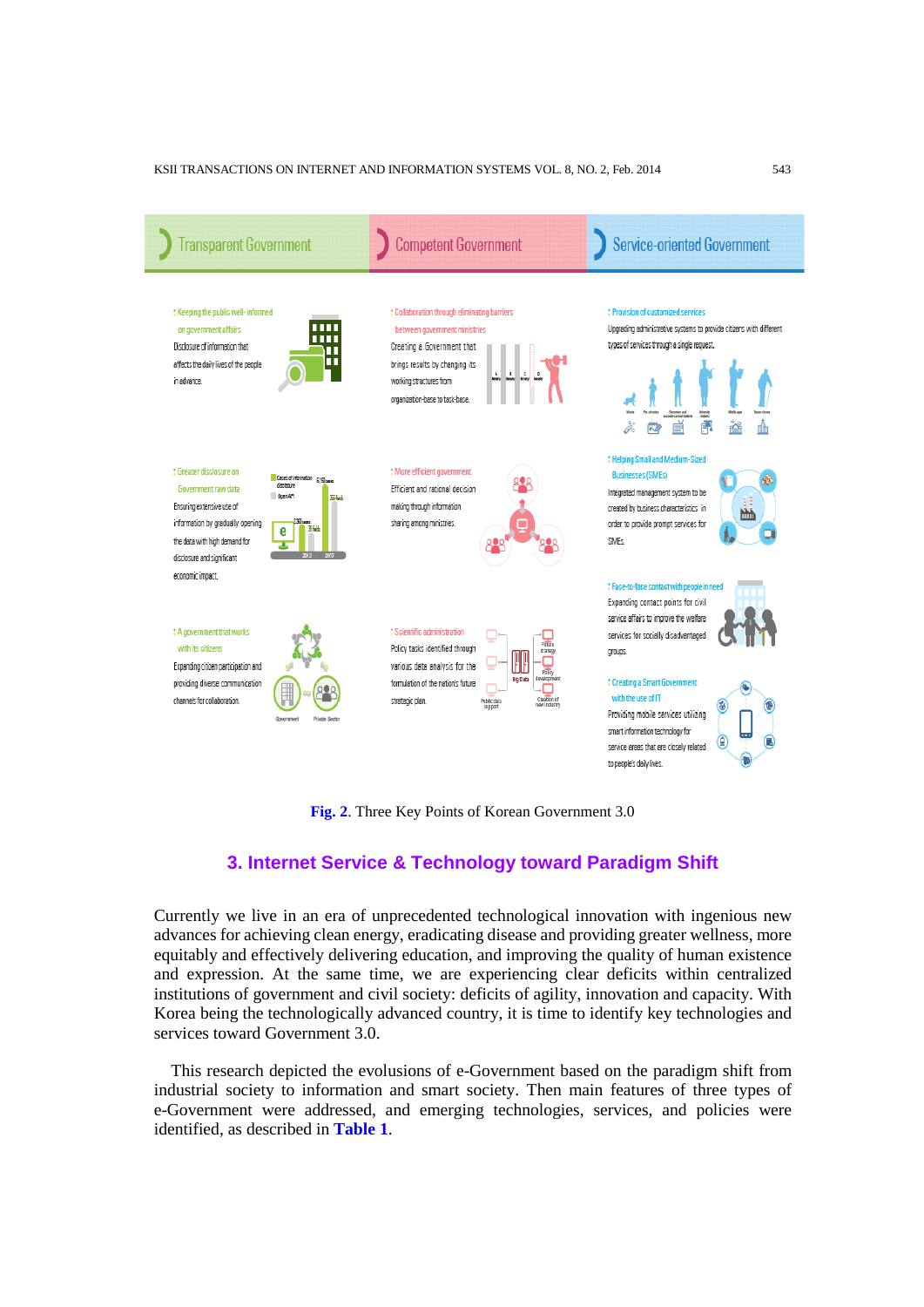| <b>Type of</b><br>e-Government | <b>Industrial Society</b> | <b>Information Society</b>                                                                          | <b>Smart Society</b>                                                                             |
|--------------------------------|---------------------------|-----------------------------------------------------------------------------------------------------|--------------------------------------------------------------------------------------------------|
| <b>Main Features</b>           | - Government 1.0          | $-$ Government $2.0$                                                                                | - Government 3.0                                                                                 |
|                                | - World Wide Web          | $-$ Web 2.0                                                                                         | - Real-World Web                                                                                 |
|                                | - Government-Centric      | - Citizen-Centric                                                                                   | - Indiviual-Centric                                                                              |
| <b>Accessability</b>           | First-Stop-Shop           | One-Stop-Shop                                                                                       | My gov.                                                                                          |
|                                | (Simple Portal)           | (Service Convergence)                                                                               | (Customized Portal)                                                                              |
| <b>Service / Policy</b>        | - One-way Information     | - Two-way Information                                                                               | - Information                                                                                    |
|                                | Providing                 | Providing                                                                                           | Collaboration                                                                                    |
|                                | - Limited Sharing of      | - Extended Sharing of                                                                               | - Real-Time Sharing of                                                                           |
|                                | Information               | Information                                                                                         | Information                                                                                      |
|                                | - Supply-Oriented         | - Mobile Service                                                                                    | - Seamless Service                                                                               |
|                                | Service                   | - Service for Value                                                                                 | - Intelligent Service                                                                            |
|                                | - Digital Service         | Creation                                                                                            | - ICT Policy                                                                                     |
| <b>Technology</b>              |                           | - Software Engineering<br>- Energy-efficient<br>Computing & Smart<br>Grid<br>- Internet Application | - Wireless and Sensor<br><b>Network</b><br>- Big Data<br>- Mobile Computing<br>- Cloud Computing |

|  |  | Table 1. Identification of Emerging Internet Techonology & Service |
|--|--|--------------------------------------------------------------------|
|--|--|--------------------------------------------------------------------|

According to the Garter definition, the focus of almost all e-Government efforts today is laid on socializing data and cooperating some of the processes such as government cloud computing initiatives. To understand the deeper implications on participation and service delivery, the study extracted the core technologies to provide the various services and policies for Government 3.0, as follows.

- Track 1: Smart Phone Applications and Service
- Track 2: Mobile Internet Computing and Application
- Track 3: Wireless and Sensor Network
- Track 4: Security & Privacy in Internet
- Track 5: Green (Energy-efficient) Computing & Smart Grid
- Track 6: Multimedia/Image Processing/HCI/Intelligent Systems
- Track 7: Database/Data Mining/Big Data/Mobile Object Database
- Track 8: Software Engineering & Architecture
- Track 9: Internet Business related Policy, Communication and Services
- Track 10: Management of Internet Application /E-Business/E-Commerce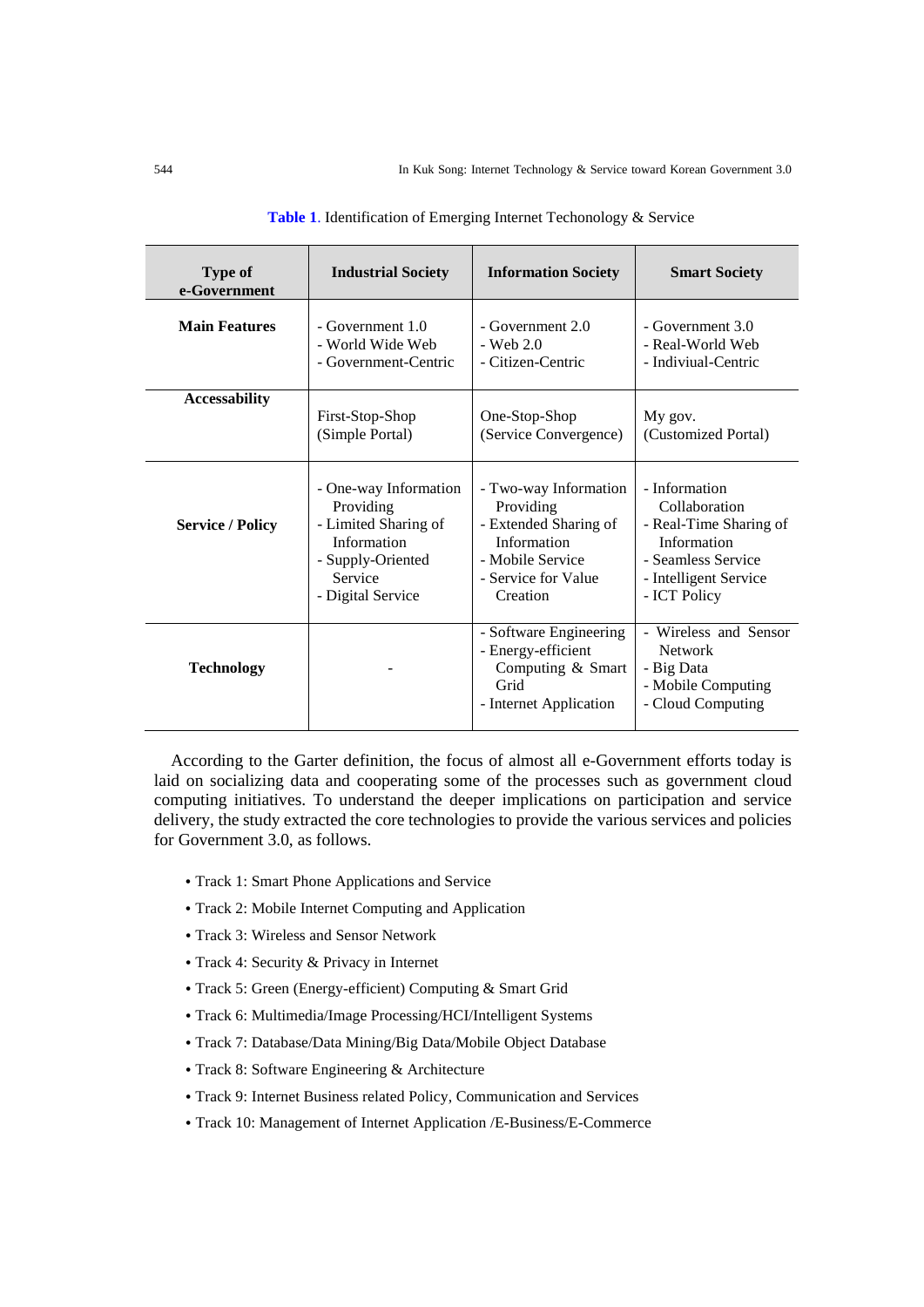#### **4. Improvement Plans**

So far, the paper described the concepts and features of Government 3.0, to map emerging Internet-based technologies, as enablers of the various services and policies for Government 3.0. This section is allocated to several improvement plans for Government 3.0

First of all, creative and feasible researches on the issues for Government 3.0 should be persistingly conducted and shared. As part of an ongoing effort, many outstnading studies were presented in *Asia-Pacific International Conference 2013*, as listed in **Table 2**.

| <b>Technology</b>     | <b>Outstanding Studies</b>                                                                 |
|-----------------------|--------------------------------------------------------------------------------------------|
| (Service)             |                                                                                            |
| <b>ICT Policy</b>     | The Survival of Paid Broadcasting Channels in Korea, 1993-2010                             |
| Big Data              | Business Intelligence and Marketing Insights in an Era of Big Data: The Q-sorting Approach |
|                       | Inter-category Map: Building Cognition Network of General Customers through Big Data       |
|                       | Mining                                                                                     |
| Wireless and          | An Improved Joint Detection of Frame, Integer Frequency Offset, and Spectral Inversion for |
| <b>Sensor Network</b> | Digital Radio Mondiale Plus                                                                |
|                       | A Minimum Energy Consuming Mobile Device Relay Scheme for Reliable OoS Support             |
| Security for S/W      | Development of Indicators for Information Security Level Assessment of VoIP Service        |
| & Information         | Providers                                                                                  |
|                       | Integrating Software Security into Agile-Scrum Method                                      |
| Green                 | A Wind Turbine Fault Detection Approach Based on Cluster Analysis and Frequent Pattern     |
| Computing             | Mining                                                                                     |
| Internet              | A Design of Architecture for Federating between NRNs and Determination Optimal Path        |
| Application           | Modeling, Discovering, and Visualizing Workflow Performer-Role Affiliation Networking      |
|                       | Knowledge                                                                                  |
| Intelligent           | Intelligent u-Learning and Research Environment for Computational Science on Mobile Device |
| System                | A Design of Matching Engine for a Practical Query-by-Singing /Humming System with          |
|                       | Polyphonic Recordings                                                                      |

Table 2. Studies for Emerging Technology & Service

Another crucial factor that *The Korea Herald* pointed out in promoting Government 3.0 is how to overcome public officials' resistance to information disclosure. As all of us admitted, the public owned organizations have tendency to keep the sensitive data they held out of harm's way. Due to the security concern, they tend to categorize even publicly available information as unsuitable for disclosure. Finally, the most critical thing is to ensure the accuracy and reliability of the information disclosed, because it is rather not providing at all than providing inaccurate information.

#### **References**

- [1] Korean Government 3.0, http://www.gov30.go.kr
- [2] The National Information Society Agency, http://www.nia.or.kr
- [3] Small and Medium Business Administration, http://www.smba.go.kr
- [4] EMC Corporation, "The journey to big data," 2012.
- [5] M.J. Lenox, S.F. Rockart and A.Y. Lewin, "Interdependency, Competition and Industry Dynamics," *Management Science*, vol.53, no.4, pp.599-615, 2007. [Article \(CrossRef Link\)](http://dx.doi.org/10.1287/mnsc.1060.0679)
- [6] Korean Communication Commission, *2001-2012 Broadcasting Industry Status Research Report*, Korea Communications Commission, Seoul, 2012.